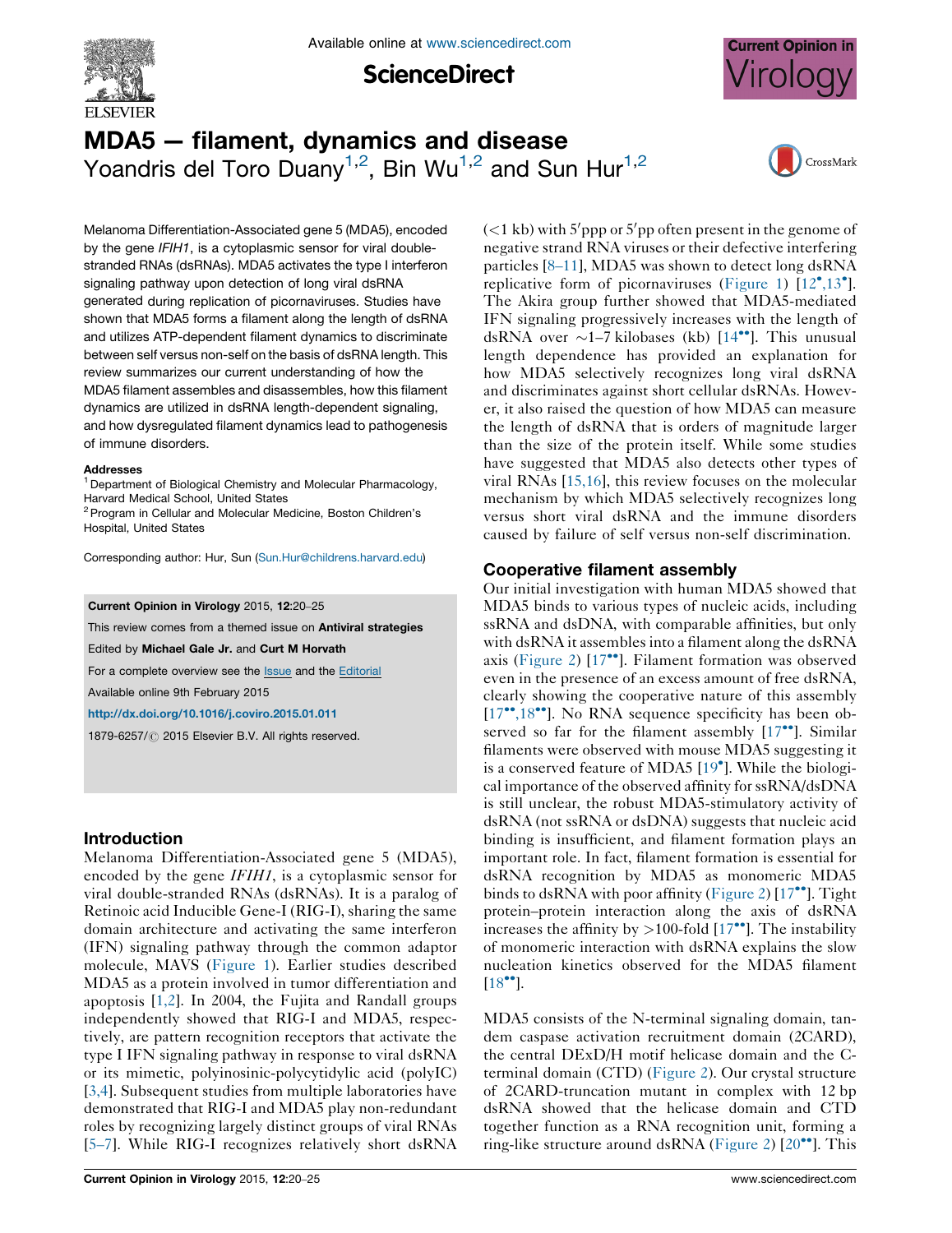<span id="page-1-0"></span>



Schematic of viral RNA recognition and signal activation by RIG-I and MDA5. These receptors recognize distinct groups of viral RNAs but activate the common IFN $\alpha$ / $\beta$  signaling pathway through the adaptor molecule, MAVS.

ring architecture of MDA5 is similar to that of RIG-I [\[21](#page-5-0)– [23\]](#page-5-0), but differs in the orientation of CTD. In RIG-I, the CTD is tilted toward the dsRNA end, allowing CTD to sense the 5'ppp and blunt end of dsRNA. By contrast, CTD of MDA5 is parallel to the dsRNA axis, allowing dsRNA to pass through the ring structure without any steric clash. Thus, the differential orientation of CTD allows RIG-I and MDA5 to adopt the dsRNA end-capping and stem-binding modes, respectively, which in turn leads to divergent viral RNA recognition by these receptors.

Filament structure, as determined by protein–protein crosslinking [[20](#page-5-0)<sup>••</sup>] and electron microscopy (EM) helical

reconstruction [\[24](#page-5-0)], showed that monomer is stacked head-to-tail with  $\sim 70^{\circ}$  turn per monomer. There is an extensive monomer:monomer contact along the axis of the filament, explaining how filament formation compensates for the weak monomeric interaction with dsRNA. Mutations in the filament interface impair filament formation in vitro and IFN signaling in cells, further supporting the role of filament formation for dsRNA recognition and signal activation by MDA5.

How does the MDA5 filament activate MAVS and the downstream signaling pathway? Investigation of isolated 2CARD of MDA5 revealed that it oligomerizes in a concentration-dependent manner  $(>10 \mu M)$ , and that this oligomeric 2CARD induces the monomer-to-filament transition of MAVS CARD  $[20^{\bullet\bullet}]$  $[20^{\bullet\bullet}]$ , a pre-requisite for the downstream IFN signal activation [[25\]](#page-5-0). Since 2CARD within the full-length MDA5 filament would be at sufficiently high local concentrations,this observation provides the plausible model that filament assembly by the RNAbinding domain (helicase-CTD) induces proximity and subsequent oligomerization of 2CARD (Figure 2). In fact, the linker  $(\sim 100$  residues) between 2CARD and the helicase domain is long enough for oligomerization of  $\sim$ 10–11 neighboring 2CARDs [\[20](#page-5-0)<sup>••</sup>]. Unanchored K63-linked polyubiquitin chains  $(K63-Ub_n)$  were also proposed to assist 2CARD oligomerization of MDA5 (as well as RIG-I) [[26\]](#page-5-0). Future investigation is required to dissect the importance of  $K63-Ub_n$  in the context of full-length MDA5 filament and the potential synergism between proximity-mediated and  $K63$ -Ub<sub>n</sub>-mediated mechanisms.

Is the filament formation sufficient to explain the dsRNA length discrimination observed over the range of  $\sim$ 1–7 kb?



Model of MDA5 filament formation and signal activation. MDA5 contains the 2CARD, helicase domain and CTD. Upon dsRNA binding, helicase-CTD forms a ring-like structure, which cooperatively stacks along dsRNA to assemble into a filament. Filament formation brings together neighboring 2CARDs into proximity and induces oligomerization of 2CARD alongside the filament. The 2CARD oligomer then triggers monomer-tofilament transition of MAVS and activates the downstream IFN signaling pathway.

Figure 2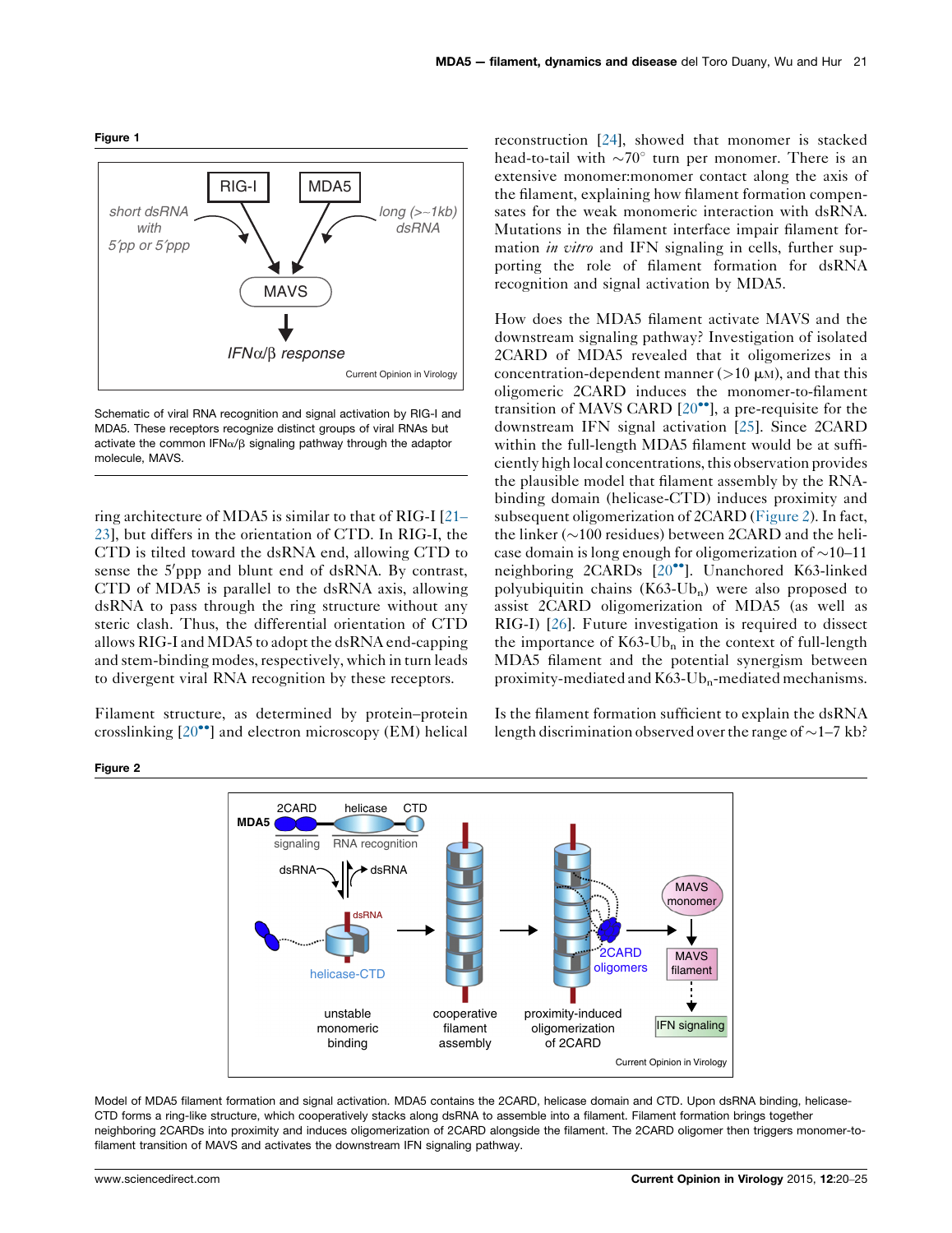<span id="page-2-0"></span>This seems not to be the case. While dsRNA affinity of MDA5 generally increases with the length of dsRNA, this increase is most significant under  $\sim$ 100–500 bp and little increase was observed above this range  $[18\text{°}$  $[18\text{°}$ . In addition, 10–11 MDA5 molecules (which occupy  $\sim$ 150 bp) appear sufficient to form the signaling-competent 2CARD oligomer, raising the question of how MDA5 discriminates between, for example, 10 molecules of 150 bp dsRNA and 1 molecule of 1.5 kb dsRNA with equal number of MDA5 binding sites? Answers to these questions lie in the ATP-dependent dynamic instability of the MDA5 filament, as discussed below.

# Dynamic instability and dsRNA length discrimination

Analysis of the MDA5 filament stability with and without ATP revealed that ATP markedly increases the dsRNA length dependence above  $\sim$ 500 bp, to the extent that closely recapitulates the length dependence observed in its cellular signaling activity [\[18](#page-4-0)\*\*]. How does ATP increase the sensitivity of the MDA5 filament to dsRNA length? On the basis of a series of bulk and singlemolecule kinetic analyses, we found that there are two properties of the MDA5 filament responsible for this enhanced length discrimination in the presence of ATP; ATP hydrolysis-driven end disassembly and rate-limiting nucleation kinetics [\[18](#page-4-0)<sup>\*</sup>].

While the MDA5 filament is stable in the absence of ATP, in the presence of ATP, it undergoes rapid cycles of assembly and disassembly (Figure 3a)  $[17…, $18$  $[17…, $18$  $[17…, $18$ …, $19$ °].$$$ This is because ATP hydrolysis weakens the MDA5– dsRNA interaction, and thus accelerates filament disassembly. This dynamic instability of the filament is reminiscent of those of microtubule, actin filament [[27\]](#page-5-0) and RecA filament [\[28](#page-5-0)]. More detailed examination revealed that ATP hydrolysis occurs throughout the MDA5 filament, seemingly independent of the relative position within the filament, but dissociation from dsRNA occurs primarily at dsRNA ends as interior molecules are stabilized by the interaction with the adjacent molecules [\[18](#page-4-0)\*\*]. Since higher fraction of MDA5 molecules would be placed at filament termini on short dsRNA, this enddisassembly mechanism results in more rapid filament disassembly on short dsRNAs.

What happens if multiple filaments nucleate on the same dsRNA molecule? The single molecule analysis showed that multiple nucleation indeed occurs and is often required to coat the entire length of dsRNA (due to interior



Kinetic model for dsRNA length discrimination by the MDA5 filament. (a) ATP hydrolysis promotes end-disassembly of the MDA5 filament, which results in dsRNA length-dependent stability. (b) Multi-nucleated filament repairs gaps (or discontinuity) during ATP-mediated filament rearrangement. During dynamic equilibrium between assembly and ATP-driven end disassembly reactions, short filaments disassemble faster than longer ones, allowing continued elongation of longer filaments to more accurately reflect the length of underlying dsRNA scaffolds. (c) The role of slow nucleation kinetics in dsRNA length discrimination by MDA5. On short dsRNA, RNA binding occurs primarily by rate-limiting nucleation, whereas on long dsRNA, it is mediated by rapid filament elongation. Thus, slow nucleation selectively suppresses MDA5 binding to short dsRNA.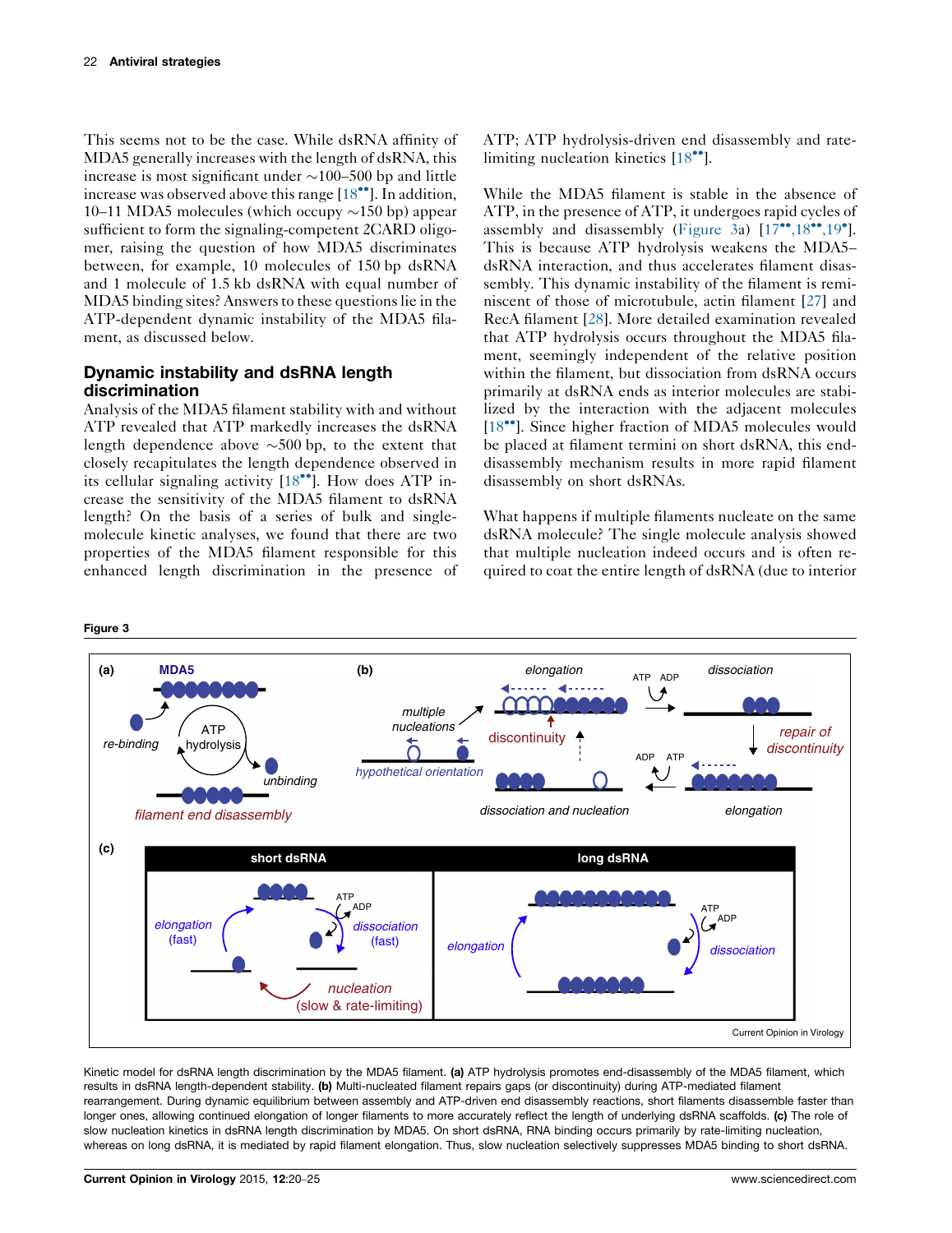nucleation and unidirectional propagation of the filament) [\(Figure](#page-2-0) 3b) [\[18](#page-4-0)<sup>\*</sup>]. Multiple filaments often co-exist on the same RNA molecule even when no gaps are visible by EM [\[18](#page-4-0)<sup>\*</sup>]. ATP-driven filament disassembly occurs at the ends of these individually nucleated filaments (rather than dsRNA ends), resulting in apparent interior breaking of the filament [\[18](#page-4-0)\*\*[,19](#page-4-0)\*]. Interestingly, when filament is formed in the presence of ATP, repeated cycles of assembly and disassembly repair gaps in the filament and promote formation of longer and more continuous filaments [\(Figure](#page-2-0) 3b) [[18](#page-4-0)\*\*]. Thus, MDA5 utilizes ATP hydrolysis to promote filament end-disassembly while repairing gaps on long dsRNA, which together contribute to the dsRNA length dependent stability of the filament.

We also found that nucleation of the MDA5 filament is slow and rate-limiting relative to filament elongation, and this further suppresses stable accumulation of MDA5 molecules on short dsRNA [\[18](#page-4-0)<sup>\*</sup>]. This is because MDA5 binds short dsRNA predominantly through de novo nucleation rather than filament elongation. Additionally, filament disassembly often occurs to completion on short dsRNA, which makes re-binding to again require de novo nucleation [\(Figure](#page-2-0) 3c). On long dsRNA, on the other hand, MDA5 filaments cycle between partial disassembly and elongation, bypassing nucleation and allowing stable accumulation of MDA5 molecules on RNA [\(Figure](#page-2-0) 3c).

Thus, the unique combination of the filament assembly and disassembly kinetics enables MDA5 to regulate the stability of the filament according to the length of dsRNA. Since 2CARD oligomerization requires MDA5 filament formation, this kinetic mechanism of the filament provides an explanation for the dsRNA length-dependent signaling activity of MDA5. Note that RIG-I also forms filaments [\[29,30\]](#page-5-0), but utilizes distinct assembly and disassembly mechanisms, and thus adopts different dsRNA length specificity.

#### Dysregulation and immune disorders

Multiple Genome Wide Association (GWA) studies have shown that MDA5 is involved not only in antiviral immunity [[31\]](#page-5-0), but also in pathogenesis of several immune disorders, such as type 1 diabetes [[32,33](#page-5-0)<sup>\*</sup>], systemic lupus erythematosus [[34,35](#page-5-0)], multiple sclerosis [[36\]](#page-5-0) and rheumatoid arthritis [[37\]](#page-5-0). Single nucleotide polymorphisms (SNPs) in the MDA5 gene (IFIH1), such as T946A, R843H, E627X and I923V, were shown to be complete or partial loss-of-function mutations and to be associated with protection from these diseases [\[17](#page-4-0)--[,31,38,39](#page-4-0)]. Although linkage disequilibrium between MDA5 and other genes in the disease-associated region complicates pinpointing the specific causal variant [\[40](#page-5-0)], the importance of MDA5 in type I IFN signaling pathway and the known role of IFN in these diseases have raised the intriguing possibility that hyper-activation of MDA5 contributes to pathogenesis of these immune disorders.

More clear demonstration of the causal role of MDA5 in inflammatory and autoimmune diseases came from studies involving mouse models and Mendelian genetic studies of monogenic inflammatory disease, Aicardi-Goutieres Syndrome (AGS). Transgenic mice bearing multiple copies of the MDA5 gene displayed systemic upregulation of type I IFN [[41\]](#page-5-0). While high basal expression of IFN was insufficient to cause overt inflammatory and autoimmune phenotypes in these mouse models, it exacerbated the autoimmune pathology in mice with the lupus-susceptible genetic background [[41](#page-5-0)]. More recently, chemically induced mutation (G821S) in the MDA5 gene was shown to cause lupus-like nephritis with wide spread systemic inflammation [[42](#page-5-0)<sup>••</sup>]. Biochemical examination of G821S suggested that this mutation renders MDA5 unresponsive to dsRNA, but constitutively activates its signaling activ-ity [[42](#page-5-0)<sup>••</sup>]. Finally, genetic analysis of AGS revealed that several gain-of-function mutations in MDA5 can cause a spectrum of neuro-inflammatory phenotypes with a type I IFN signature [\[43](#page-5-0)\*[,44](#page-5-0)]. These mutations over-stabilize the MDA5 filament in vitro (either by impairing ATP hydrolysis or by increasing dsRNA affinity), sensitize MDA5 to short dsRNAs ( $\sim$ 150 bp), and increase the basal signaling activity in the absence of viral infection (Figure 4) [\[43](#page-5-0)<sup>••</sup>]. Additional analyses showed that this basal signaling activity is dependent on the mutants' ability to bind dsRNA and assemble into filaments [[43](#page-5-0)<sup>••</sup>], suggesting the presence of endogenous dsRNAs stimulating these mutants (Figure 4). Future research is required to determine the identity of the endogenous

# Figure 4



Model of how the gain-of-function (GOF) mutations in MDA5 cause Aicardi-Goutieres Syndrome (AGS). These mis-sense mutations overstabilize the MDA5 filament, resulting in increased sensitivity to short dsRNAs and aberrant activation by as-yet-unidentified cellular RNAs.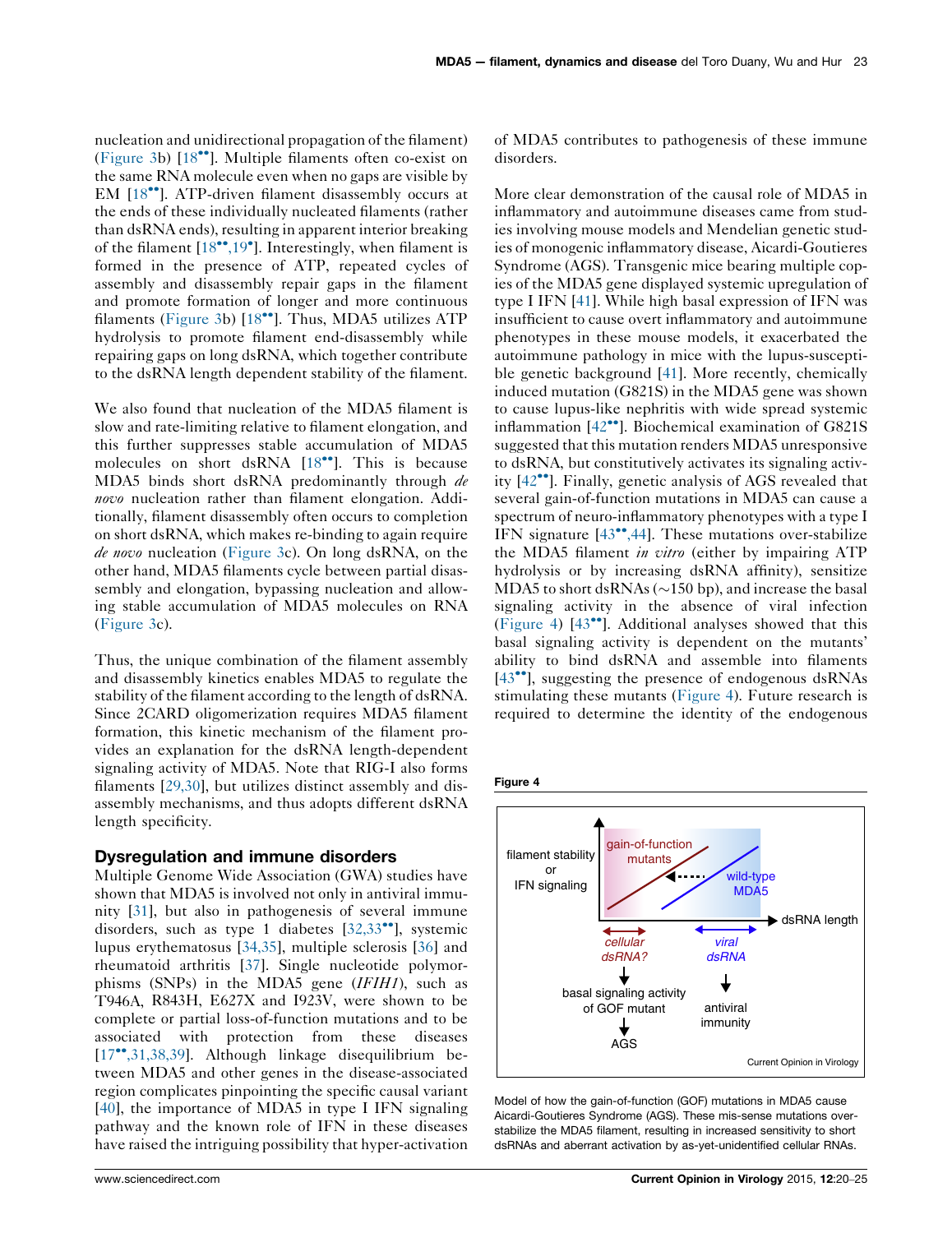<span id="page-4-0"></span>ligands for MDA5 and the mechanistic explanation for the brain specificity of the AGS phenotype.

### Conclusion and future direction

We here summarize our current understanding of how the MDA5 filament assembles and disassembles, how its kinetic properties regulate self versus non-self discrimination on the basis of dsRNA length, and how its dysregulation results in inflammatory and autoimmune pathology. Current data indicate at least three functional roles of MDA5 filament formation: firstly it enables tight binding of MDA5 to dsRNA to compensate for the low affinity interaction between monomeric protein and dsRNA, secondly it allows MDA5 to regulate its interaction with dsRNA according to the length of dsRNA, and finally it brings together neighboring 2CARDs into proximity to induce 2CARD oligomerization and MAVS stimulation.

Several important issues remain to be investigated. First, ATP hydrolysis appears to play multiple roles in MDA5 function, in addition to promoting filament disassembly as described in this review. While some ATP hydrolysisdeficient mutants display gain-of-function properties (as expected from stabilization of the filament), others show loss-of-function phenotype [[45\]](#page-5-0), indicating that ATP hydrolysis activity per se does not determine the functional outcome. Specific conformation stabilized by each of these mutations may bear clues as to how these mutation have divergent consequence in IFN signaling. Second, the fate of MDA5 filament during the course of infection and IFN response is still unclear. Reported challenges in isolating the MDA5:dsRNA complex or the filament from cells suggest the dynamic, and potentially transient, nature of the filament. Some studies have suggested localization of MDA5 to stress granules during viral infection [\[46,47\]](#page-5-0), although the temporal order between this relocalization event and viral RNA recognition is still unclear. Direct visualization of MDA5 filaments in cells would provide additional insights. Finally, very few cellular proteins have so far been demonstrated to specifically interact with the MDA5 filament and regulate its function. One example is LGP2, a homologous helicase lacking 2CARD, which promotes MDA5 filament nucleation and stabilizes short filaments, thereby enhancing MDA5-mediated IFN induction [[48](#page-5-0)<sup>°</sup>]. Future studies aimed at identifying other such regulatory factors would reveal an additional layer of complexity in MDA5 function, and would be likely important for therapeutic targeting of MDA5 for both antiviral immunity and treatment of immune disorders.

## Acknowledgements

YdTD was supported by fellowships from Novartis Foundation and Swiss National Science Foundation. BW was supported by Charles A. King Trust Fellowship. SH was a Pew Scholar and was funded by NIH R01 grant (AI106912 and AI111784).

### References and recommended reading

Papers of particular interest, published within the period of review, have been highlighted as:

- of special interest
- •• of outstanding interest
- 1. Kovacsovics M et al.: [Overexpression](http://refhub.elsevier.com/S1879-6257(15)00013-9/sbref0245) of Helicard, a CARD containing helicase cleaved during apoptosis, [accelerates](http://refhub.elsevier.com/S1879-6257(15)00013-9/sbref0245) DNA [degradation](http://refhub.elsevier.com/S1879-6257(15)00013-9/sbref0245). Curr Biol 2002, 12:834-843.
- 2. Kang DC et al.: mda-5: an [interferon-inducible](http://refhub.elsevier.com/S1879-6257(15)00013-9/sbref0250) putative RNA helicase with [double-stranded](http://refhub.elsevier.com/S1879-6257(15)00013-9/sbref0250) RNA-dependent ATPase activity and melanoma [growth-suppressive](http://refhub.elsevier.com/S1879-6257(15)00013-9/sbref0250) properties. Proc Natl Acad Sci U S A 2002, 99[:637-642.](http://refhub.elsevier.com/S1879-6257(15)00013-9/sbref0250)
- 3. [Yoneyama](http://refhub.elsevier.com/S1879-6257(15)00013-9/sbref0255) M et al.: The RNA helicase RIG-I has an essential function in [double-stranded](http://refhub.elsevier.com/S1879-6257(15)00013-9/sbref0255) RNA-induced innate antiviral [responses](http://refhub.elsevier.com/S1879-6257(15)00013-9/sbref0255). Nat Immunol 2004, 5:730-737.
- 4. Andrejeva Jetal.: The V proteins of paramyxoviruses bind the IFNinducible RNA helicase: mda-5, and inhibit its [activation](http://refhub.elsevier.com/S1879-6257(15)00013-9/sbref0260) of the IFN-promoter. Proc Natl Acad Sci U S A 2004, 101[:17264-17269.](http://refhub.elsevier.com/S1879-6257(15)00013-9/sbref0260)
- 5. Kato H et al.: [Differential](http://refhub.elsevier.com/S1879-6257(15)00013-9/sbref0265) roles of MDA5 and RIG-I helicases in the [recognition](http://refhub.elsevier.com/S1879-6257(15)00013-9/sbref0265) of RNA viruses. Nature 2006, 441:101-105.
- 6. Loo MY et al.: Distinct RIG-I and MDA5 [signaling](http://refhub.elsevier.com/S1879-6257(15)00013-9/sbref0270) by RNA viruses in innate [immunity](http://refhub.elsevier.com/S1879-6257(15)00013-9/sbref0270). J Virol 2008, 82:335-345.
- 7. Gitlin L et al.: Essential role of mda-5 in type I IFN [responses](http://refhub.elsevier.com/S1879-6257(15)00013-9/sbref0275) to [polyriboinosinic:polyribocytidylic](http://refhub.elsevier.com/S1879-6257(15)00013-9/sbref0275) acid and [encephalomyocarditis](http://refhub.elsevier.com/S1879-6257(15)00013-9/sbref0275) picornavirus. Proc Natl Acad Sci U S A 2006, 103[:8459-8464.](http://refhub.elsevier.com/S1879-6257(15)00013-9/sbref0275)
- 8. [Hornung](http://refhub.elsevier.com/S1879-6257(15)00013-9/sbref0280) V et al.: 5'[-Triphosphate](http://refhub.elsevier.com/S1879-6257(15)00013-9/sbref0280) RNA is the ligand for RIG-I. Science 2006, 314[:994-997.](http://refhub.elsevier.com/S1879-6257(15)00013-9/sbref0280)
- 9. Pichlmair A et al.: [RIG-I-mediated](http://refhub.elsevier.com/S1879-6257(15)00013-9/sbref0285) antiviral responses to single[stranded](http://refhub.elsevier.com/S1879-6257(15)00013-9/sbref0285) RNA bearing 5'[-phosphates](http://refhub.elsevier.com/S1879-6257(15)00013-9/sbref0285). Science 2006, 314:997-[1001.](http://refhub.elsevier.com/S1879-6257(15)00013-9/sbref0285)
- 10. Goubau D et al.: Antiviral immunity via [RIG-I-mediated](http://refhub.elsevier.com/S1879-6257(15)00013-9/sbref0290) [recognition](http://refhub.elsevier.com/S1879-6257(15)00013-9/sbref0290) of RNA bearing 5'[-diphosphates](http://refhub.elsevier.com/S1879-6257(15)00013-9/sbref0290). Nature 2014, 514[:372-375.](http://refhub.elsevier.com/S1879-6257(15)00013-9/sbref0290)
- 11. Baum A, [Sachidanandam](http://refhub.elsevier.com/S1879-6257(15)00013-9/sbref0295) R, Garcia-Sastre A: Preference of RIG-I for short viral RNA [molecules](http://refhub.elsevier.com/S1879-6257(15)00013-9/sbref0295) in infected cells revealed by [next-generation](http://refhub.elsevier.com/S1879-6257(15)00013-9/sbref0295) sequencing. Proc Natl Acad Sci U S A 2010, 108[:3092.](http://refhub.elsevier.com/S1879-6257(15)00013-9/sbref0295)
- 12. Feng Q et al.: MDA5 detects the [double-stranded](http://refhub.elsevier.com/S1879-6257(15)00013-9/sbref0300) RNA replicative form in [picornavirus-infected](http://refhub.elsevier.com/S1879-6257(15)00013-9/sbref0300) cells. Cell Rep 2012, 29[:1187-1196.](http://refhub.elsevier.com/S1879-6257(15)00013-9/sbref0300)

This paper suggests that MDA5 recognizes the replicative form of picornaviruses.

- 13. Triantafilou K et al.: [Visualisation](http://refhub.elsevier.com/S1879-6257(15)00013-9/sbref0305) of direct interaction of MDA5
- and the dsRNA replicative [intermediate](http://refhub.elsevier.com/S1879-6257(15)00013-9/sbref0305) form of positive strand RNA viruses. J Cell Sci 2012, 125(Pt 20)[:4761-4769.](http://refhub.elsevier.com/S1879-6257(15)00013-9/sbref0305)

See annotation to Ref. [12°].

- 14. Kato H et al.: [Length-dependent](http://refhub.elsevier.com/S1879-6257(15)00013-9/sbref0310) recognition of double-
- -stranded ribonucleic acids by retinoic [acid-inducible](http://refhub.elsevier.com/S1879-6257(15)00013-9/sbref0310) gene-I and melanoma [differentiation-associated](http://refhub.elsevier.com/S1879-6257(15)00013-9/sbref0310) gene 5. J Exp Med 2008, 205[:1601-1610.](http://refhub.elsevier.com/S1879-6257(15)00013-9/sbref0310)

This work provides the first evidence suggesting that MDA5 discriminates self versus non-self RNAs on the basis of dsRNA length. They also report distinct dsRNA length-specificity of RIG-I.

- 15. Runge S et al.: In vivo ligands of MDA5 and RIG-I in [measles](http://refhub.elsevier.com/S1879-6257(15)00013-9/sbref0315)<br>[virus-infected](http://refhub.elsevier.com/S1879-6257(15)00013-9/sbref0315) cells. PLoS Pathog 2014, 10:e1004081.
- 16. Deddouche S et al.: Identification of an [LGP2-associated](http://refhub.elsevier.com/S1879-6257(15)00013-9/sbref0320) MDA5 agonist in [picornavirus-infected](http://refhub.elsevier.com/S1879-6257(15)00013-9/sbref0320) cells. Elife 2014, 3:e01535.
- 17. Peisley A et al.: [Cooperative](http://refhub.elsevier.com/S1879-6257(15)00013-9/sbref0325) assembly and dynamic
- $\bullet \bullet$ [disassembly](http://refhub.elsevier.com/S1879-6257(15)00013-9/sbref0325) of MDA5 filaments for viral dsRNA recognition. Proc Natl Acad Sci U S A 2011, 108[:21010-21015.](http://refhub.elsevier.com/S1879-6257(15)00013-9/sbref0325)

This paper provides the first description of the MDA5 filament, its ATPdriven disassembly and the role of filament assembly in dsRNA length discrimination.

- 18. Peisley A et al.: Kinetic [mechanism](http://refhub.elsevier.com/S1879-6257(15)00013-9/sbref0330) for viral dsRNA length
- -[discrimination](http://refhub.elsevier.com/S1879-6257(15)00013-9/sbref0330) by MDA5 filament. Proc Natl Acad Sci U S A 2012, 109[:E3340-E3349.](http://refhub.elsevier.com/S1879-6257(15)00013-9/sbref0330)